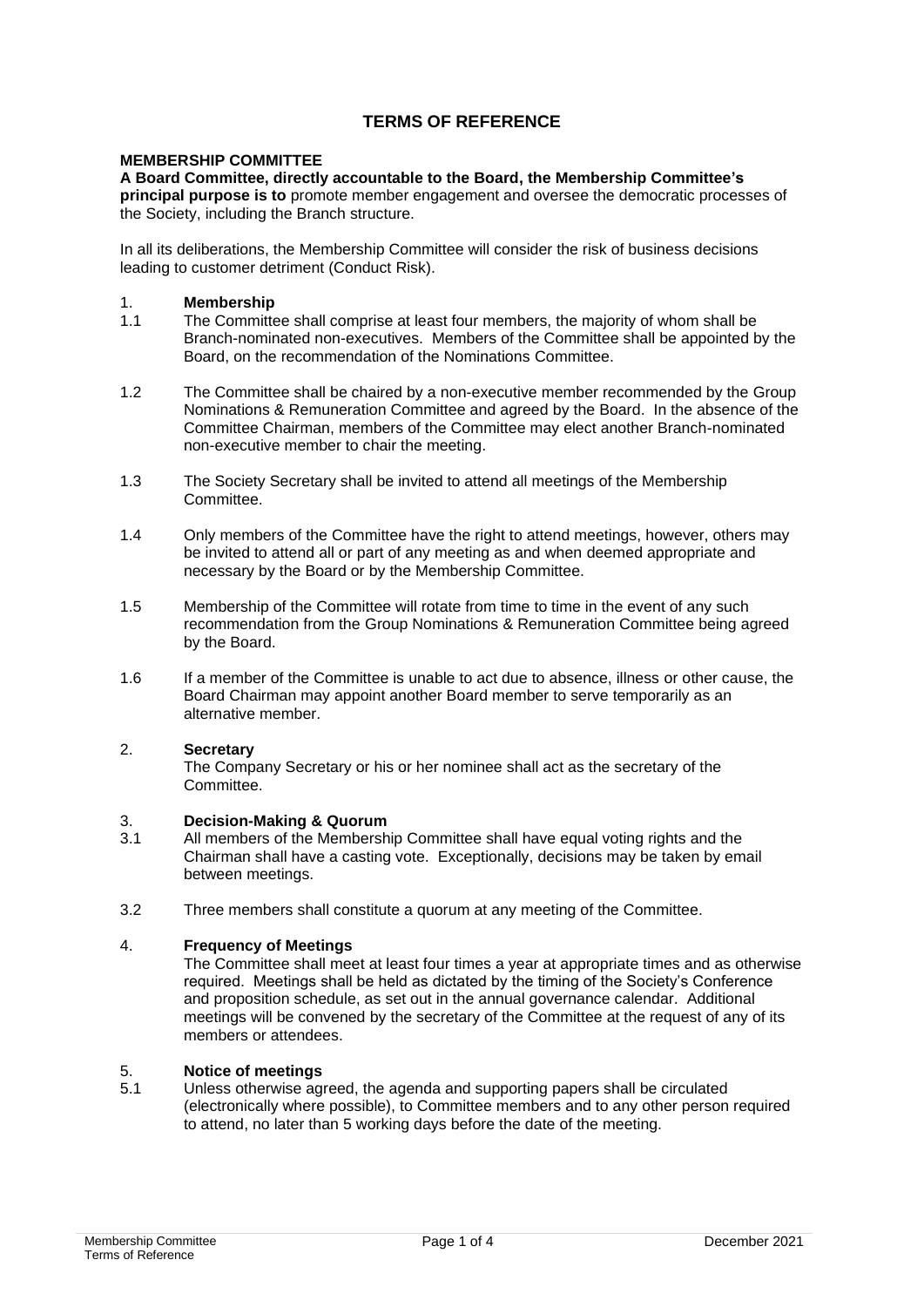#### 6. **Minutes of Meetings**

- 6.1 Minutes of meetings will be agreed by the Chairman of the Committee and distributed with the agenda and papers for the next Board meeting.
- 6.2 The Committee minutes will be formally approved at the start of the following meeting of the Committee.

## 7. **Annual General Meeting**

The Committee Chairman shall attend the annual general meeting to respond to questions from delegates on the Committee's activities.

#### 8. **Duties**

The Committee shall:

- 8.1 Take the lead on engagement with Society members, ensuring effective channels of engagement are in place to communicate relevant and appropriate information (as laid out in these terms of reference and/or specified by the Board) to members and Branches.
- 8.2 Oversee the administration of the Society's Branch structure, approving, on the Board's behalf, the formation, closure and merging of Branches.
- 8.3 Lead debate, for Board approval, of proposals to make any changes to the democratic processes of the Society.
- 8.4 Monitor all Branch correspondence received by the Society Secretary, routing significant issues appropriately to the Society Executive, another Board Committee or direct to the Board.
- 8.5 Receive feedback from members, Branches and potential members, including from member surveys and focus groups, routing significant issues appropriately the Society Executive, another Board Committee or direct to the Board.
- 8.6 Agree the expulsion of members, or the refusal of benefits to members, within the circumstances defined in Rule 10, other than where the decision relates to an Officer of the Society or to a member of the Society Executive, in which cases the authority shall sit with the Board.
- 8.7 Oversee the delivery of all Branch training sessions.
- 8.8 Oversee arrangements for the Conferences of The Benenden Healthcare Society Limited, including, but not restricted to:<br>8.8.1 Proposing ven Proposing venues for Board agreement;
	- 8.8.2 Dealing with invitations for Conference speakers and/or guests, including approving the Policy for Guests to Conference;
	- 8.8.3. Oversight of the Conference agenda;
	- 8.8.4 Distribution of Conference paperwork required under the Society's rules;
	- 8.8.5 Receipt of Conference paperwork required under the Society's rules and liaison with Branch representatives in relation to Branch attendance at Conference;
	- 8.8.6 Supported by the Corporate Governance Team, propose for Board approval in-principle amendments to the Rulebook for submission to Conference;
	- 8.8.7 Supported by appropriate members of the Society Executive to coordinate, for Board approval, draft Board responses to Conference propositions;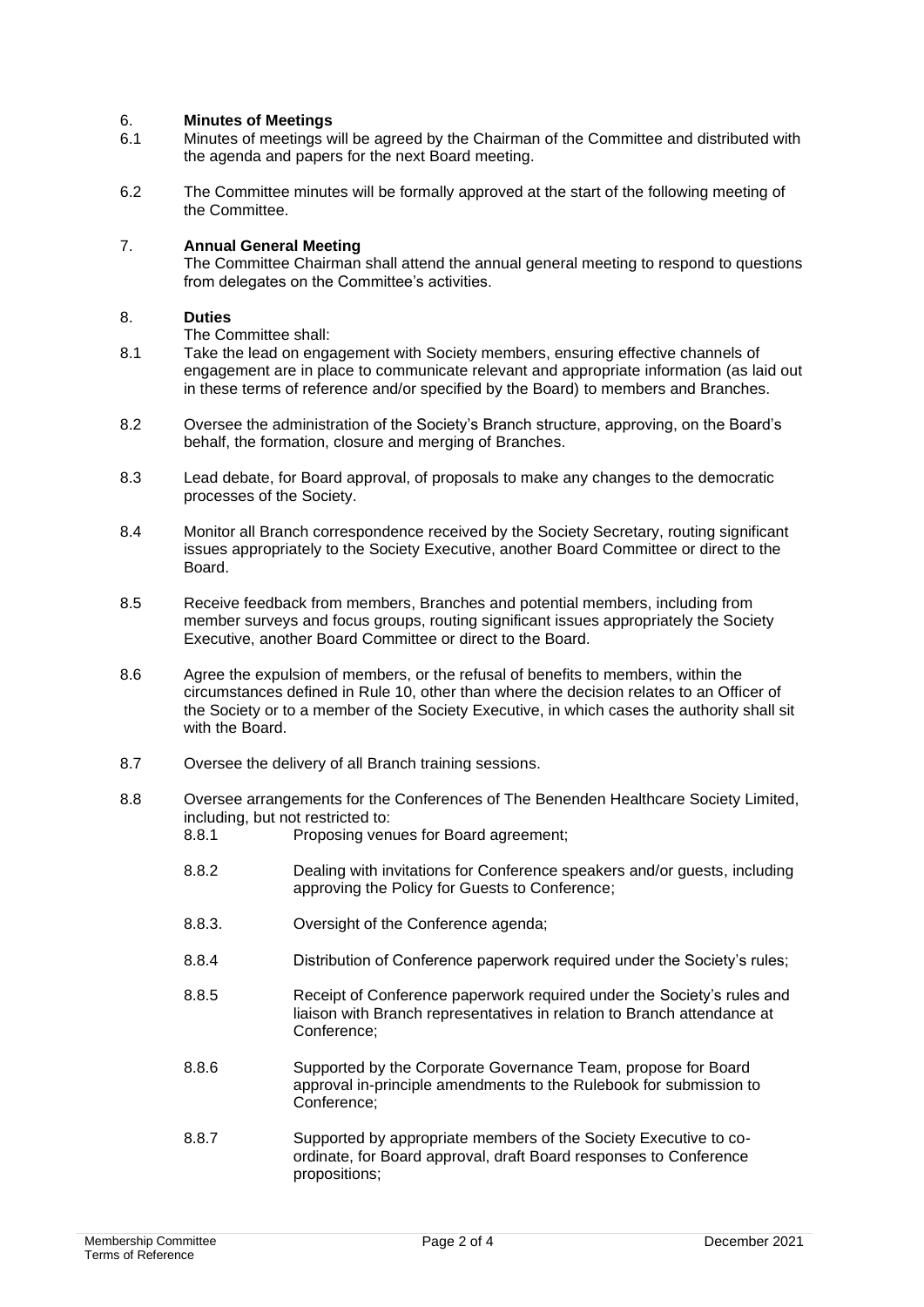- 8.8.8 Approval of updates on progress with propositions carried at Conference.
- 8.8.9 Approval of individual Conference motion progress reports.
- 8.8.10 Appointment of Standing Orders Committee member to fill a vacancy between elections in line with Rule 22.5.
- 8.9 Oversight of the following Society publications:
	- 8.9.1 Branch Handbook and Branch Treasurer's Handbook
	- 8.9.2 Branch Committee Bulletins and Branch Committee Circulars
	- 8.9.3 Verbatim Report of Conference
	- 8.9.4 Rulebook
	- 8.9.5 Branch meeting invitation letters to all members
- 8.10 Work and exchange information with all other Board Committees.

#### 9. **Reporting Responsibilities**

- 9.1 The Committee shall provide, for discussion at the next Board meeting, a 1-page summary of each of its meetings, noting key decisions taken, along with any decision required of the Board.
- 9.2 All minutes of the Membership Committee shall be provided, for information, to the next available Board meeting.
- 9.3 The Committee shall make whatever recommendations to the Board it deems appropriate on any area within its remit where action or improvement is needed.
- 9.4 The Committee shall produce a report of its activities to be included in the Society's annual report.

## 10. **Other Matters**

- The Committee shall:
- 10.1 Have access to sufficient resources in order to carry out its duties, including access to the Branch Engagement Team for assistance as required;
- 10.2 Be provided with appropriate and timely training, both in the form of an induction programme for new members and on an ongoing basis for all members;
- 10.3 Give due consideration to laws and regulations, the provisions of the Annotated UK Corporate Governance Code and any other applicable rules, as appropriate;
- 10.4 Oversee any investigation of activities which are within its terms of reference;
- 10.5 At least once a year, review its own performance and its terms of reference to ensure it is operating at maximum effectiveness, recommending any changes it considers necessary to the Board for approval.

## 11 **Authority**

- The Committee is authorised through delegated authority from the Board:
- 11.1 To seek any information it requires from any employee or director of the Society in order to perform its duties;
- 11.2 To obtain, at Benenden's expense, external legal and other professional advice on any matter within its terms of reference where required;